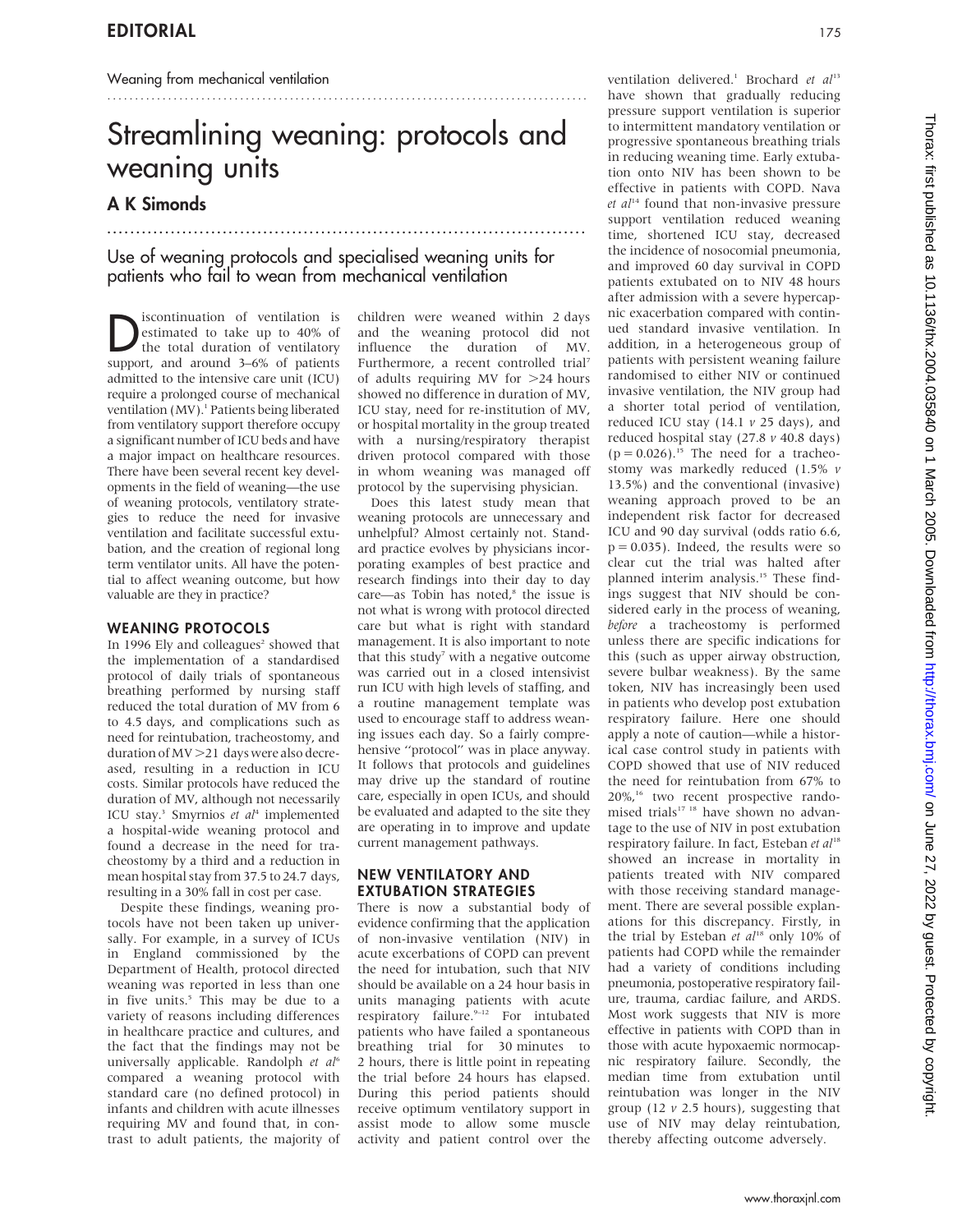Furthermore, spontaneous breathing trials provide an overall guide to ventilatory capacity but signify little regarding cough efficacy and the ability to clear bronchial secretions if an endotracheal tube or tracheostomy is in situ. Salam et  $al^{19}$  evaluated the extent to which cough efficiency (measured by cough peak flow), neurological function, and the volume of endotracheal secretions affects the outcome of extubation in patients who had passed a spontaneous breathing trial. A cough peak flow of less than 60 l/min increased the likelihood of extubation failure nearly fivefold, and the combination of low cough peak flow, volume of secretions .2.5 ml/hour, and failure to respond to simple commands produced an extubation failure rate of 100% compared with only 3% in those without these risk factors. This study<sup>19</sup> was performed in 88 routine ICU admissions with diagnoses including pneumonia, COPD, congestive heart failure, asthma and sepsis, and there was no particular emphasis on neurological or neuromuscular patients. Cough efficacy, neurological status, and the ability to clear secretions are likely to assume even greater importance in patients with neuromuscular weakness, and the results suggest these assessments (including evaluation of bulbar and swallowing function) should be added to spontaneous breathing trials in neuromuscular and neurological groups. Additional strategies such as a combination of NIV and cough insufflator/exsufflator devices<sup>20</sup><sup>21</sup> may be valuable in these patients and reduce the need for tracheostomy ventilation.22 Clearly, in neuromuscular patients with a history of gradual decline before acute ventilatory decompensation, or a progressive condition such as amyotrophic lateral sclerosis/motor neurone disease, failed trials of spontaneous breathing should not be fruitlessly and demoralisingly repeated but should prompt early referral for consideration of long term ventilatory support.

#### WEANING/LONG TERM VENTILATOR UNITS

Having applied strategies to optimise the probability of weaning success, what can be done for patients who fail to wean simply or who are likely to need long term ventilatory support, and how many individuals fall into this category? Various definitions have been used, but weaning delay can be considered to be the need for ventilatory support for more than 2 weeks in the absence of any nonrespiratory factor preventing weaning, and the term weaning failure is used if this persists for 3 weeks or more. In the USA it has been estimated that there are over 11 000 ventilator dependent patients in acute care facilities, costing over \$9 million a day.<sup>23</sup> A 1 year survey<sup>24</sup> in the Northern region of England identified 161 patients with weaning delay; these patients comprised 2.5% of ICU admissions and occupied 6% of ICU beds in the region. A subsequent NHS Modernisation Agency point prevalence survey of critical care facilities in England published in 2002 showed that approximately 8% of ICU patients had weaning delay and 7% weaning failure.<sup>5</sup> The most common reasons for weaning failure were chronic lung disease, cardiac impairment, neurological disease, or neuromuscular disease. As a result of these findings, the NHS Modernisation Agency has recommended the creation of a specialist NIV service integrated into the critical care network and the provision of a UK-wide service for long term invasive and non-invasive respiratory support for patients who have failed to wean.<sup>5</sup> The activity of one such unit is described comprehensively in this issue of Thorax by Pilcher et  $al^{25}$  who present the outcome from a specialised weaning programme over 4 years. Of approximately 150 weaning delay patients who had received MV for around 20 days before transfer to the unit, 38% were weaned completely from ventilatory support, 35% required home ventilation, and 27% died before leaving hospital. Survival was best in patients with neuromuscular disease (who, conversely, were most likely to remain ventilator dependent) and worst in postoperative patients. Length of ICU stay before transfer, age, and APACHE II score on admission were key predictors of outcome. Female sex was associated with an increased probability of weaning, but this finding may be partly a consequence of the high likelihood of Duchenne patients (male) requiring home ventilation. The economic analysis is helpful, but further detailed work is required in this area.

In an earlier study, Smith and colleagues<sup>26</sup> found a survival rate of 90% compared with a predicted survival from APACHE II score of 53% in 40 consecutive admissions to a regional weaning unit. Nearly 30% of these patients required home ventilation—but only three via tracheostomy. To set this within a European perspective, outcome data<sup>27</sup> from a German regional unit accepting patients with weaning delay showed 60% of referrals had COPD, mortality was 24%, and 31% were discharged using NIV. Here, too, the survival rate was related to the underlying diagnosis—patients with thoracic cage and neuromuscular disorders faring better than those with COPD.

In the USA there is a longer tradition of post ICU care delivered in long term facilities, and this has been substantially finance driven. A growing number of case series reports of patients with weaning failure has shown a common pattern—average age on admission of around 70 years, predominant diagnoses of COPD or postoperative cases, with approximately 60% surviving to discharge from the facility, 30% surviving at 1 year, and around half weaned completely from ventilatory support.<sup>28-31</sup> A multicentre study of 23 units commissioned by the US National Association of Long Term Hospitals has recently been set up to identify characteristics of the population at risk, treatment outcome, and estimate costs of care.

The advantages and disadvantages of weaning/long term ventilator units should be considered. Results from the European and US case series would suggest that patients whose primary problem is ventilatory dependence can be managed in a less intensive step down unit, thereby reducing costs and facilitating a focus on ventilatory care and rehabilitation. ICU facilities are freed up for patients requiring more complex care such as those with multisystem failure. Survival improves and favourable 1 and 3 year results can be obtained in some subgroups, particularly patients with neuromuscular disease, although outcome remains relatively poor in the elderly and those with COPD, and families have to travel longer distances to visit patients. These centres tend to have greater familiarity with NIV techniques and are able to provide families and carers with competency training in tracheostomy and ventilatory care, and to develop comprehensive home care packages to speed discharge. However, the outcome from weaning units critically depends on the selection criteria used for admission and can be biased if high risk admissions are refused. In many reports acceptance criteria are not made explicit. In addition, results may be influenced by the fact that, as in the study by Pilcher et al, long term units are likely to accept patients from their own or local ICUs more swiftly, thereby improving outcome.

Assuming, however, that targeting resources in this manner is rational, how many long term ventilatory places are required? The Northern region of England survey<sup>24</sup> included 112 ICU (level 3) beds and suggested that a seven-bed weaning unit would be able to cater for 93% of patients with weaning delay, while a five-bedded unit would cope with 75% of cases of weaning delay—that is, a ratio of around one bed per 20 ICU beds. When planning the allocation of beds it should be recognised that in some countries many weaning failure patients are colonised or infected with methicillin resistant Staphylococcus aureus (MRSA) as a result of prolonged hospital stay and so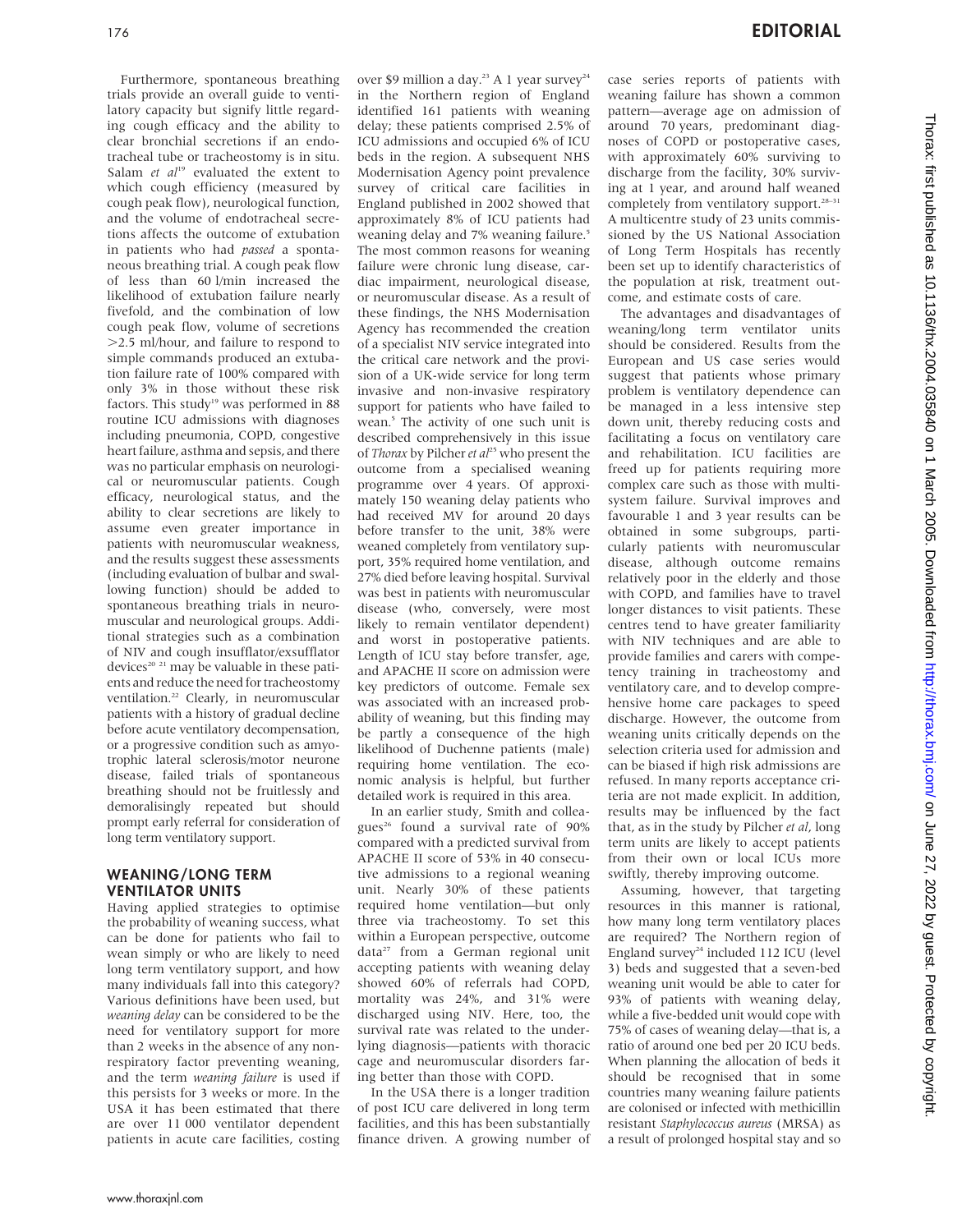will require single cubicle areas. These units are often most usefully placed alongside or combined with high dependency/respiratory intermediate care facilities,<sup>32 33</sup> allowing flexible bed use, and can act as a focus for training in NIV and long term ventilation—not least as subspecialty training in ventilatory support is being considered as part of standard respiratory medicine/pneumology training programmes in Europe.

Thorax 2005;60:175–177. doi: 10.1136/thx.2004.028688

Correspondence to: Dr A K Simonds, Consultant in Respiratory Medicine, Clinical and Academic Department of Sleep and Breathing, Royal Brompton and Harefield NHS Trust, Sydney Street, London SW3 6NP UK; a.simonds@rbh.nthames.nhs.uk

Declaration of interest: AKS is in receipt of research awards from ResMed Ltd and Breas Medical who manufacture ventilators.

#### **REFERENCES**

- 1 MacIntyre NR. Evidence-based guidelines for weaning and discontinuing ventilatory support. Chest 2001;120:375–96S.
- 2 Ely EW, Albert AM, Dunagan DP, et al. Effect on the duration of mechanical ventilation of identifying patients capable of breathing spontaneously. N Engl J Med 1996;335:1864-9.
- 3 Grap MJ, Strickland D, Tormey L, et al. Collaborative practice: development, implementation, and evaluation of a weaning protocol for patients receiving mechanical ventilation. Am J Crit Care 2003;12:454–60.
- 4 Smyrnios N, Connolly A, Wilson MM, et al. Effects of a multifaceted, multidisciplinary, hospital-wide quality improvement program on weaning from mechanical ventilation. Crit Care Med 2002;**30**:1224–30.
- 5 NHS Modernisation Agency Report. Critical care programme. Weaning and long term ventilation. London: NHS Modernisation Agency, 2002.
- 6 Randolph AG, Wypij D, Venkataraman ST, et al. Effect of mechanical ventilator weaning protocols on respiratory outcomes in infants and children: a

Asthma consultations

randomized controlled trial. JAMA 2002;288:2561–8.

- 7 Krishnan JA, Moore D, Robeson C, et al. A prospective, controlled trial of protocol-based strategy to discontinue mechanical ventilation. Am J Respir Crit Care Med 2004;169:673–8.
- 8 Tobin MJ. Of principles and protocols and weaning. Am J Respir Crit Care Med 2004;169:661–2.
- 9 Brochard L, Mancebo J, Wysocki M, et al. Noninvasive ventilation for acute exacerbations of chronic pulmonary disease. N Engl J Med 1995;333:817–22.
- 10 Plant PK, Owen JL, Elliott MW. Early use of noninvasive ventilation for acute exacerbations of chronic obstructive pulmonary disease on general respiratory wards: a multicentre randomised controlled trial. Lancet 2000;355:1931–5.
- 11 **Brochard L**. Non-invasive ventilation for acute exacerbations of COPD: a new standard of care. Thorax 2000;55:817–8.
- 12 British Thoracic Society Standards of Care Committee. Non-invasive ventilation in acute respiratory failure. Thorax 2002;57:192–211.
- 13 **Brochard L**, Rauss A, Benito S, et al. Comparison of three methods of gradual withdrawal from ventilatory support during weaning from mechanical ventilation. Am J Respir Crit Care Med 1994;150:896-903.
- 14 Nava S, Ambrosino N, Clini E, et al. Noninvasive mechanical ventilation in the weaning of patients with respiratory failure due to chronic obstructive pulmonary disease. A randomized controlled trial. Ann Intern Med 1998;128:721–8.
- 15 Ferrer M, Esquinas A, Arancibia F, et al. Noninvasive ventilation during persistent weaning failure: a randomised controlled trial. Am J Respir Crit Care Med 2003;168:70-6.
- 16 Hilbert G, Gruson D, Portel L, et al. Noninvasive pressure support ventilation in COPD patients with postextubation hypercapnic respiratory insufficiency. Eur Respir J 1998;11:1349–53.
- 17 Keenan SP, Powers C, McCormack DG, et al. Noninvasive positive-pressure ventilation for post extubation respiratory distress: a randomised controlled trial. JAMA 2002;287:3238–44.
- 18 Esteban A, Frutos-Vivar F, Ferguson ND, et al. Noninvasive positive-pressure ventilation for respiratory failure after extubation. *N Engl J Med*<br>2004;**350**:2452–60.
- 19 Salam A, Tilluckdharry L, Amoateng-Adjepong Y, et al. Neurologic status, cough, secretions and extubation outcomes. Intensive Care Med 2004;30:1334–9.
- 20 Bach JR. Mechanical insufflation-exsufflation. Comparison of peak expiratory flows with manually assisted and unassisted coughing techniques. Chest 1993;104:1553–62.
- 21 Chatwin M, Ross E, Hart N, et al. Cough augmentation with mechanical insufflation/ exsufflation in patients with neuromuscular weakness. Eur Respir J 2003;21:502–8.
- 22 Bach JR, Ishikawa<sup>'</sup>Y, Kim H. Prevention of pulmonary morbidity for patients with Duchenne muscular dystrophy. Chest 1998;112:1024–8.
- 23 Make BJ. Indications for home ventilation in critical care unit patients. In: Robert D, Make BJ, Leger P, et al, eds. Home mechanical ventilation. Paris: Arnette Blacwell, 1995:229–40.
- 24 Robson V, Poynter J, Lawler PG, et al. The need for a regional weaning centre, a one-year survey of intensive care weaning delay in the Northern region of England. Anaesthesia 2003;58:161–70.
- 25 Pilcher DV, Bailey MJ, Treacher DF, et al. Outcomes, cost and long term survival of patients referred to a regional weaning centre. Thorax 2005;60:187–92.
- 26 Smith IE, Shneerson JM. A progressive care programme for prolonged ventilatory failure: analysis and outcome. Br J Anaesth 1995;75:399–404.
- 27 Schonhofer B, Euteneuer S, Nava S, et al. Survival of mechanically ventilated patients admitted to a specialised weaning centre. Intensive Care Med 2002;28:908–16.
- 28 Scheinhorn DJ, Chao DC, Stearn-Hassenpflug MS, et al. Post-ICU weaning from mechanical ventilation: the role of long-term facilities. Chest 2001;120(6 Suppl):482–4S.
- 29 Scheinhorn DJ, Chao DC, Stearn-Hassenpflug MS. Liberation from prolonged mechanical ventilation. Crit Care Clinics 2002;18:569–95.
- 30 Stoller JK, Xu M, Mascha E, et al. Long-term outcomes for patients discharged from a longterm hospital-based weaning unit. Chest 2003;124:1892–9.
- 31 Dasgupta A, Rice R, Mascha E, et al. Four year experience with a unit for long term ventilation (Respiratory Special Care Unit) at the Cleveland Clinic Foundation. Chest 1999;116:447–55.
- 32 Elliott MW, Baudouin SV. Respiratory intensive care in Europe: lessons for the UK. Thorax 1998;53:725–6.
- 33 Corrado A, Roussos C, Ambrosino N, et al. Respiratory intermediate care units: a European survey. Eur Respir J 2002;20:1343–50.

Consultations for asthma: will greater patient involvement deliver better health? C J Griffiths ...................................................................................

.......................................................................................

Self-management of asthma is a<br>
Somplicated activity, perhaps more<br>
demanding for asthma than for any<br>
other chronic illness. Boods with asthma complicated activity, perhaps more demanding for asthma than for any other chronic illness. People with asthma are faced with an illness whose causes and fluctuations are poorly understood (witness the pages of this journal), to be controlled with an often mysterious collection of inhalers. Our increasingly high expectations of patients' abilities to self-care are fuelled by trials in selected  $\operatorname{populations^1}$  and politicians with visions

of reduced healthcare costs.<sup>23</sup> The realities of asthma self-management are often scepticism and low uptake.<sup>4</sup> The consultation remains the most important opportunity for helping patients to develop the ability to manage their asthma. Rightly, the consultation continues to be subject to a range of critical perspectives.

Social scientists offer a number of deficiencies that hinder success in promoting self-care: the infrequency with which doctors seek and patients air fears about medication and side effects, lack of opportunity for patient involvement in treatment decisions, lack of recognition of the coexistence of lay and popular remedies. We stand accused of an enthusiasm for authoritarian, positivist, illness centred medicine.<sup>5-10</sup> Ethicists show how clinicians can undermine trust by failing to discuss how rationing affects their prescribing or referral decisions;<sup>11</sup> any patient who says their doctor ''prescribes the cheapest of the cheap medicines"<sup>12</sup> is unlikely to value advice. Educationalists and psychologists argue that teaching knowledge about asthma is inadequate and that the key skills needed are goal setting, problem solving, and development of confidence—a view backed by empirical research in the USA.13–15

These perspectives can be grouped together under the general heading of a failure to involve patients sufficiently in their care. Patient centred care is not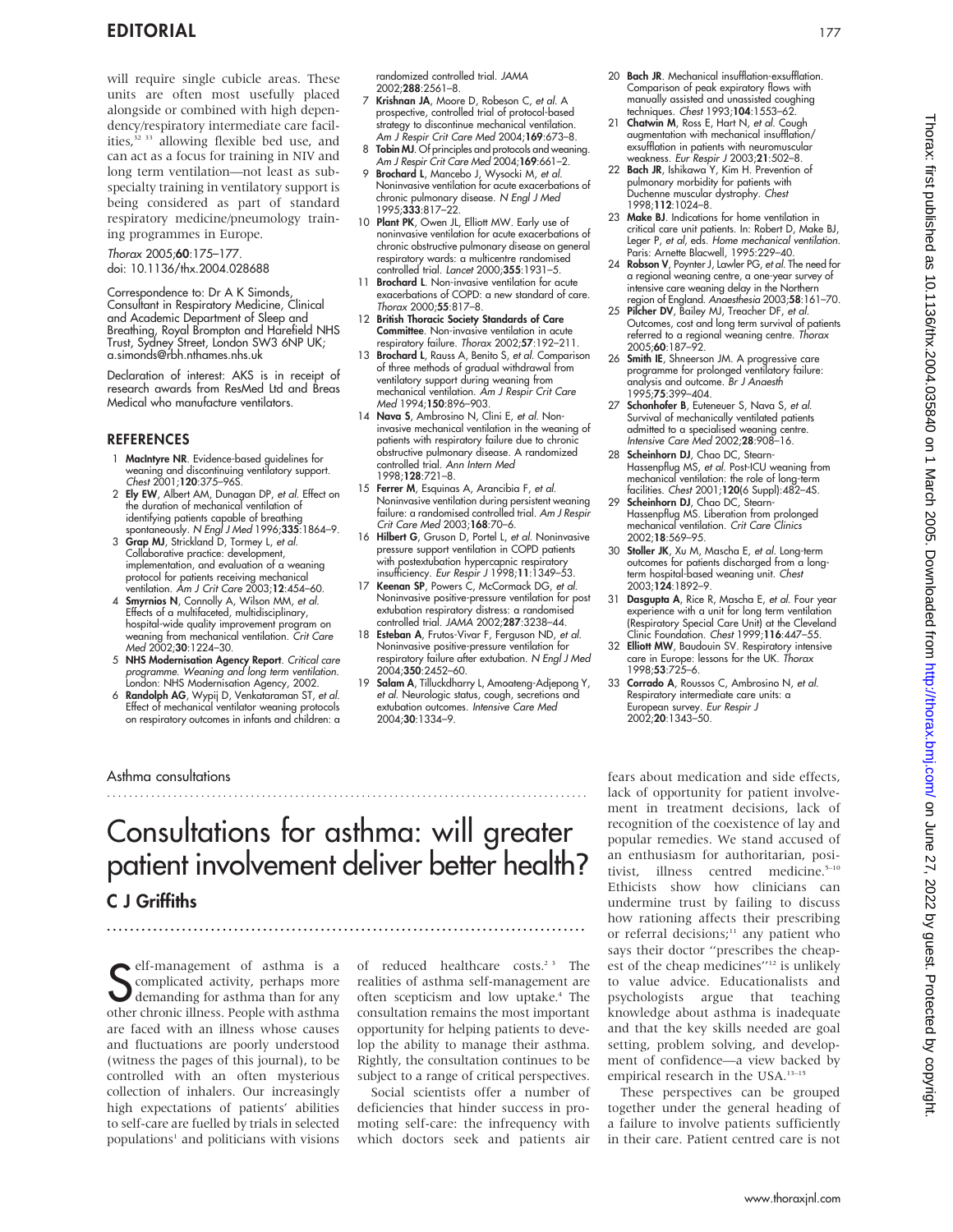about destructive consumerisation and deprofessionalisation,<sup>5 16</sup> but acknowledgment of the complementary expertise and knowledge that patients and professionals bring to the consultation.<sup>17</sup> It incorporates the notion of promoting shared decision making in consultations.<sup>18</sup> <sup>19</sup> It is an explicit goal of healthcare reform.<sup>2</sup> From an ethical standpoint, there is no doubt that patients should exercise autonomy and control over their care. However, while reviews of interventions suggest the goals of increased patient involvement, satisfaction and adherence are often met, improved health and reduced costs have been more elusive.<sup>20</sup> Providing convincing evidence of these benefits remains a most important challenge.

In this issue of Thorax Caress and colleagues bring a useful contribution to this debate. $21$  In a study of asthmatic subjects drawn from primary and secondary care they show that most want to be more involved in decisions about their asthma care. They show that few people live at the extremes of wanting to make decisions without advice or having them made for them. The study is strengthened by combining qualitative data from interviews with patients to illuminate their positions on decision making.

Very similar findings were reported in hypertensive patients in the USA by Strull and colleagues 20 years ago, which suggests that this is a persistent and generalisable finding.22 Using a similar questionnaire design, patients reported higher preferences for involvement than they experienced across five categories. A comparison suggests a trend away from paternalism with fewer patients preferring a fully passive role in 2004 compared with 1984 (14%  $\nu$  47%). It is difficult to predict individual preferences, but previous work shows that the desire for involvement broadly relates to condition, context, and demographic factors. For instance, patients wish for greater involvement in decisions for benign versus malignant breast disease, for routine versus emergency care, $23$  and for emotional compared with physical problems.<sup>19 23-25</sup> In general, younger, more educated people prefer greater involvement.

So what remains concerning patient involvement and respiratory care? Research priorities are to find ways to enhance involvement of patients in consultations (particularly where care is increasingly driven by data collection and contract targets), and then to

evaluate these in trials, testing their effects on health status and health care use. Promising work in this area needs to be tested in settings outside the USA.<sup>13 15</sup> People with asthma from minority ethnic groups have poorer outcomes for asthma and are rarely involved in treatment decisions, even when language barriers are absent.<sup>26</sup> Interventions may be of particular benefit in such groups. Layled education programmes for people with chronic disease are becoming integral to modern health care, but with little evaluation.3 We need to find out how effective these are in promoting more effective consultations and better health, and whether integration with more traditional professionally led education creates benefits or new problems.

Patients were asking for more involvement in 1984 and continue to do so 20 years later. Our response might improve the health of people with asthma.

The sociologist Talcott Parsons wrote in 1951:

''By the same institutional definition the sick person is not, of course, competent to help himself, or what he can do is, except for trivial illness, not adequate. But in our culture there is a special definition of the kind of help he needs, namely, professional, technically competent help. The nature of this help imposes a further disability or handicap upon him. He is not only generally not in a position to do what needs to be done, but does not 'know' what needs to be done or how to do it. It is not merely that he, being bedridden, cannot go down to the drug store to get what is needed, but that he would, even if well, not be qualified to do what is needed and to judge what needs to be done."<sup>27</sup>

Thorax 2005;60:177–178. doi: 10.1136/thx.2004.033506

Correspondence to: Professor C J Griffiths, Institute of Community Health Sciences, Barts and the London, Queen Mary's School of Medicine and Dentistry, London E1 4NS; c.j.griffiths@qmul.ac.uk

#### **REFERENCES**

- 1 Gibson PG, Powell H, Coughlan J, et al. Selfmanagement education and regular practitioner review for adults with asthma (Cochrane Review). The Cochrane Library. Issue 1. Oxford: Update Software, 2003:1–47.
- 2 Wanless D. Securing our future health: taking a long-term view. London: HM Treasury, 2002.
- 3 Donaldson L. Expert patients usher in a new era of opportunity for the NHS. BMJ 2003;326:1279–80.
- 4 Jones A, Pill R, Adams S. Qualitative study of views of health professionals and patients on guided self management plans for asthma. *BMJ*<br>2000;**321**:1507–10.
- 5 Fitzpatrick M. The doctors they deserve. Br J Gen Pract 2004;54:795.
- 6 Scambler G. Health and social change. Buckingham: Oxford University Press, 2002.
	- 7 Brown JB, Boles M, Mullooly JP, et al. Effect of clinician communication skills training on patient satisfaction. A randomized, controlled trial. Ann Intern Med 1999;131:822–9.
	- 8 Barry CA, Stevenson FA, Britten N, et al. Giving voice to the lifeworld. More humane, more effective medical care? A qualitative study of doctor-patient communication in general practice. Soc Sci Med 2001;53:487–505.
	- 9 Stevenson FA, Britten N, Barry CA, et al. Selftreatment and its discussion in medical consultations: how is medical pluralism managed in practice? Soc Sci Med 2003;57:513–27.
	- 10 Stevenson FA, Barry CA, Britten N, et al. Doctorpatient communication about drugs: the evidence for shared decision making. Soc Sci Med 2000;50:829–40.
	- 11 **Jones IR**, Berney L, Kelly M, et al. Is patient involvement possible when decisions involve scarce resources? A qualitative study of decisionmaking in primary care. *Soc Sci Med*<br>2004;**59**:93–102.
	- 12 Griffiths C, Kaur G, Gantley M, et al. Influences on hospital admission for asthma in south Asian and white adults: qualitative interview study. BMJ 2001;323:962.
	- 13 Clark NM, Gong M, Schork MA, et al. Impact of education for physicians on patient outcomes. Pediatrics 1998;101:831-6.
	- 14 **Bandura A**. Self-efficacy: toward a unifying theory of behavioral change. Psychol Rev 1977;84:191–215.
	- 15 Lorig K, Sobel D, Stewart A. Evidence suggesting that a chronic disease self-management program can improve health status while reducing hospitalization: a randomized trial. Med Care 1999;37:5–14.
	- 16 Lupton D. Consumerism, reflexivity and the medical encounter. Soc Sci Med 1997;45:373–81.
	- 17 Lorig K. Partnerships between expert patients and physicians. Lancet 2002;359:814–5.
	- 18 Stewart MA. Effective physician-patient communication and health outcomes: a review. CMAJ 1995;152:1423–33.
	- 19 Guadagnoli E, Ward P. Patient participation in decision-making. Soc Sci Med 1998;47:329–39.
	- 20 Lewin SA, Skea ZC, Entwistle V, et al. Interventions for providers to promote a patientcentred approach in clinical consultations (Cochrane Review). In: The Cochrane Library. Issue 1. Chichester: John Wiley & Sons, 2004.
	- 21 Caress A-L, Beaver K, Luker K, et al. Involvement in treatment decisions: what do adults with asthma want and what do they get? Results of a cross sectional survey. Thorax 2005;60:199–205.
	- 22 Strull WM, Lo B, Charles G. Do patients want to participate in medical decision making? JAMA 1984;252:2990–4.
	- 23 Adams RJ, Smith BJ, Ruffin RE. Patient preferences for autonomy in decision making in asthma management. Thorax 2001;56:126–32.
- 24 Gibson PG, Talbot PI, Toneguzzi RC. Selfmanagement, autonomy, and quality of life in asthma. Chest 1995;107:1003–8.
- 25 McKinstry B. Do patients wish to be involved in decision making in the consultation? A cross sectional survey with video vignettes. BMJ<br>2000;**321**:867–71.
- 26 Foster G, Griffiths C. Ethnic differences in consultations for asthma: a qualitative and quantitative study. Cambridge: Society for Academic Primary Care, Annual Scientific Meeting, 2003.
- 27 Parsons T. The social system. New York: Free Press, 1951.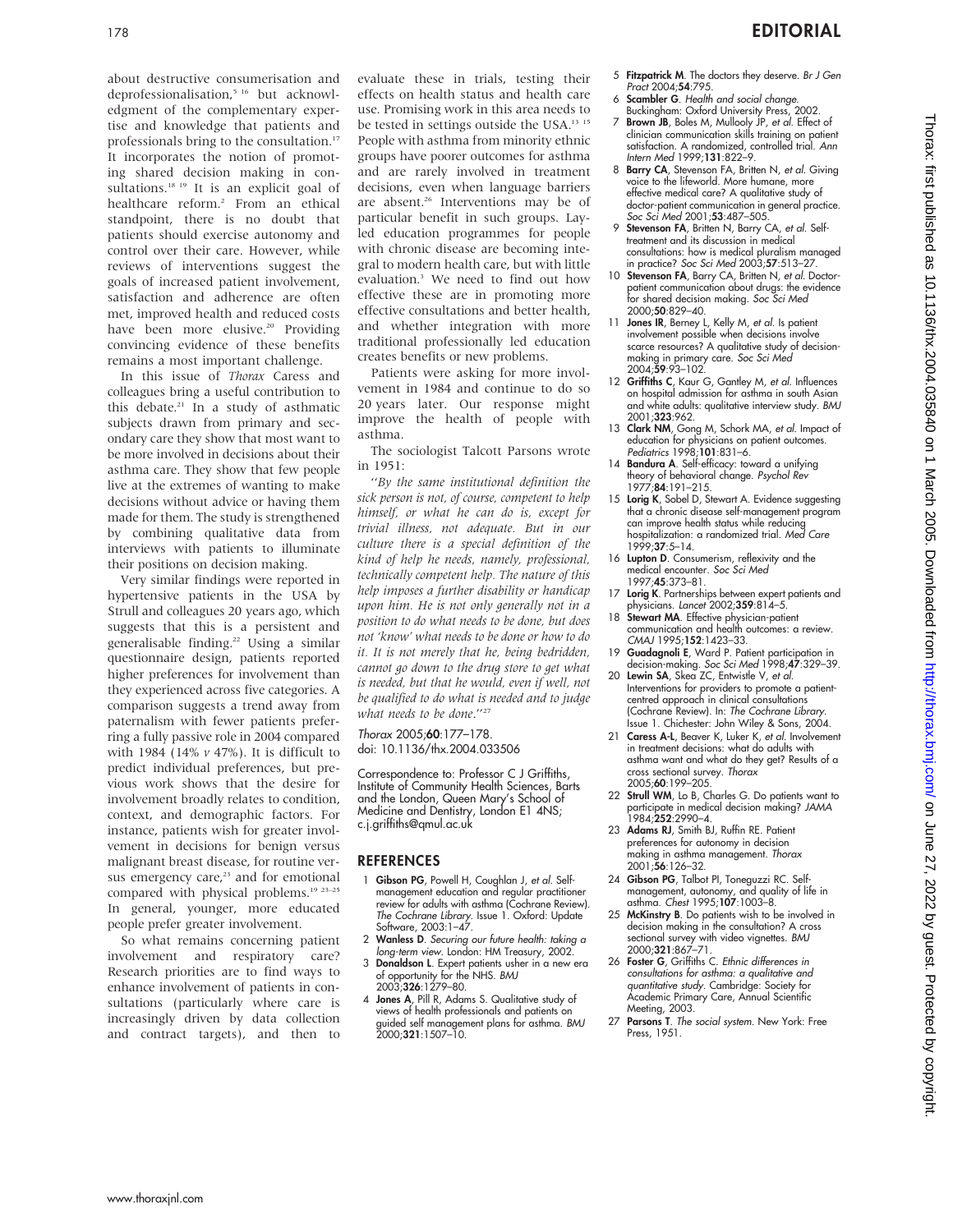#### Exhaled biomarkers in asthma

# The exhaled biomarker puzzle: bacteria play their card in the exhaled nitric oxide–exhaled breath condensate nitrite game

...................................................................................

I Horvath

## Exhaled NO and nitrite as potential biomarkers in asthma

The measurement of exhaled biomar-<br>kers has gained increasing interest<br>in recent years, mainly driven by the<br>unmet clinical need to monitor airway he measurement of exhaled biomarkers has gained increasing interest in recent years, mainly driven by the inflammation and the response to antiinflammatory treatment. The current issue of Thorax contains two important publications in this rapidly growing field. The study by Pijnenburg et al shows how exhaled nitric oxide (NO) measurement can serve clinical practice, $\frac{1}{1}$  while the investigation by Marteus et al draws attention to the potential pitfalls of measuring nitrite in exhaled breath condensate (EBC).<sup>2</sup>

It was hardly more than a decade between the discovery by Gustaffson et al in 1991 that the exhaled breath contains NO and the approval of such a measurement for clinical practice to monitor the effect of anti-inflammatory treatment in asthma.<sup>34</sup> The road has been paved by approximately 2000 publications on the measurement of the fractional concentration of exhaled nitric oxide (FENO) in health and disease, including three guidelines which provide methodological recommendations by internationally known experts in the field and endorsed by the European Respiratory Society (ERS) and/or the American Thoracic Society  $(ATS)$ <sup>5-7</sup> By using these recommendations, exhaled NO can be measured reproducibly and data from different laboratories can be compared.

Exhaled NO has been extensively studied as a marker of airway inflammation in asthma and it serves as a prototype for the application of biomarkers to the management of the inflammatory component of asthma. Can monitoring  $FE_{NO}$  in addition to symptoms and spirometry contribute to asthma control? The paper by Pijnenburg et al in this issue of Thorax provides a positive answer to this question.1 In a longitudinal study the authors determined whether  $FE<sub>NO</sub>$  predicted asthma relapse in 40 children with asymptomatic asthma followed for 24 weeks after discontinuation of treatment with inhaled corticosteroids (ICS). The children were enrolled in the study at the moment when discontinuation of ICS was considered because of lack of symptoms for more than 6 months at a stable dose of ICS. This ensured that the study was undertaken in a real clinical context (and the withdrawal of treatment did not occur solely for the purpose of the study). The main finding was that an increase in  $FE_{NO}$  predicted loss of asthma control in patients with no symptoms or changes in spirometric parameters. The authors found that increased  $FE<sub>NO</sub>$  predicted asthma relapse with a sensitivity of 71% and a specificity of 93% using a cut-off  $FE_{NO}$ value of 49 ppb. This finding has important clinical implications because an increase in  $FE_{NO}$  warns the clinician of worsening airway inflammation, indicating the need to start treatment before symptoms appear. In another longitudinal study Jones et al<sup>8</sup> studied FE<sub>NO</sub> as a predictor of loss of asthma control in relation to withdrawal of steroids in adults. Exhaled NO levels were measured weekly for 11 weeks in 78 subjects with asthma who abruptly stopped treatment with ICS. The authors found that, in subjects who eventually experienced loss of control, exhaled NO levels increased more rapidly and to significantly higher levels than in those remaining clinically stable. Similar to the results of Pijnenburg et al in children, they found that exhaled NO levels measured at the visit before loss of control occurred predicted the upcoming exacerbation (positive predictive value of 80–90%) at a time when symptoms were stable.

Although as yet we do not know whether using exhaled NO measurements to guide anti-inflammatory treatment in asthma in addition to traditional means of monitoring would improve asthma control, both studies indicate that exhaled NO can serve as a marker of loss of asthma control and

may be useful in clinical decision making.

While a decade was enough for exhaled NO measurement to enter clinical practice, the same decade was only good enough to give a boom to research for measurement of biomarkers in EBC. It is easy to collect, requiring only the noninvasive collection of exhaled breath for 10–20 minutes in a cold trap. The fluid obtained is a complex diluted solution of diverse biomarkers with various chemical stabilities including a number of constituents.9 10 Because of the complexity of EBC and the fact that it is a much diluted sample, there are still a number of uncertainties surrounding it. Although there is an expectation that this sampling method will be clinically useful, there are still several unresolved issues, many of which are highlighted in the report by the ERS/ATS Task Force entitled ''Exhaled Breath Condensate'' which is awaiting ATS approval for publication.

In this issue of Thorax an important study by Marteus et al<sup>2</sup> addresses the relation between exhaled NO and EBC nitrite/nitrate concentration. The authors performed a carefully designed study which assessed the source of nitrite in orally collected EBC, compared nitrite levels between oral and tracheal EBC samples, and investigated the influence of nitrate intake and antibacterial mouthwash on the nitrite concentration in oral EBC samples, nasal air condensates, and on  $FE_{NO}$ . Their findings can be summarised as follows: (1) nitrate levels in EBC are influenced by dietary intake; (2) nitrate is reduced to nitrite primarily by bacterial activity which takes place mainly in the oropharyngeal tract in healthy subjects; and (3) there is a substantial contribution of nitrite from the oropharyngeal tract during oral EBC collection. The findings of this study draw attention to the acknowledged pitfall of oral EBC sampling—namely, the potential nasooropharyngeal influence on mediator levels. They also question, to some extent, the reliability of oral EBC nitrite in reflecting lower airway NO production and its ability to serve as a marker of airway inflammation.<sup>11-15</sup> The study also highlights the importance of potential external contamination (the authors covered the condensing surface with a specific plasma layer to minimise nitrite contamination) and emphasises the need for great care when measuring mediators which occur in such a low concentration in the EBC.

Thorax 2005;60:179–180. doi: 10.1136/thx.2004.034603

Correspondence to: Dr I Horvath, National Koranyi Institute for Pulmonology, Department of Pathophysiology, Budapest, Piheno u. 1, H-1529 Hungary; hildiko@koranyi.hu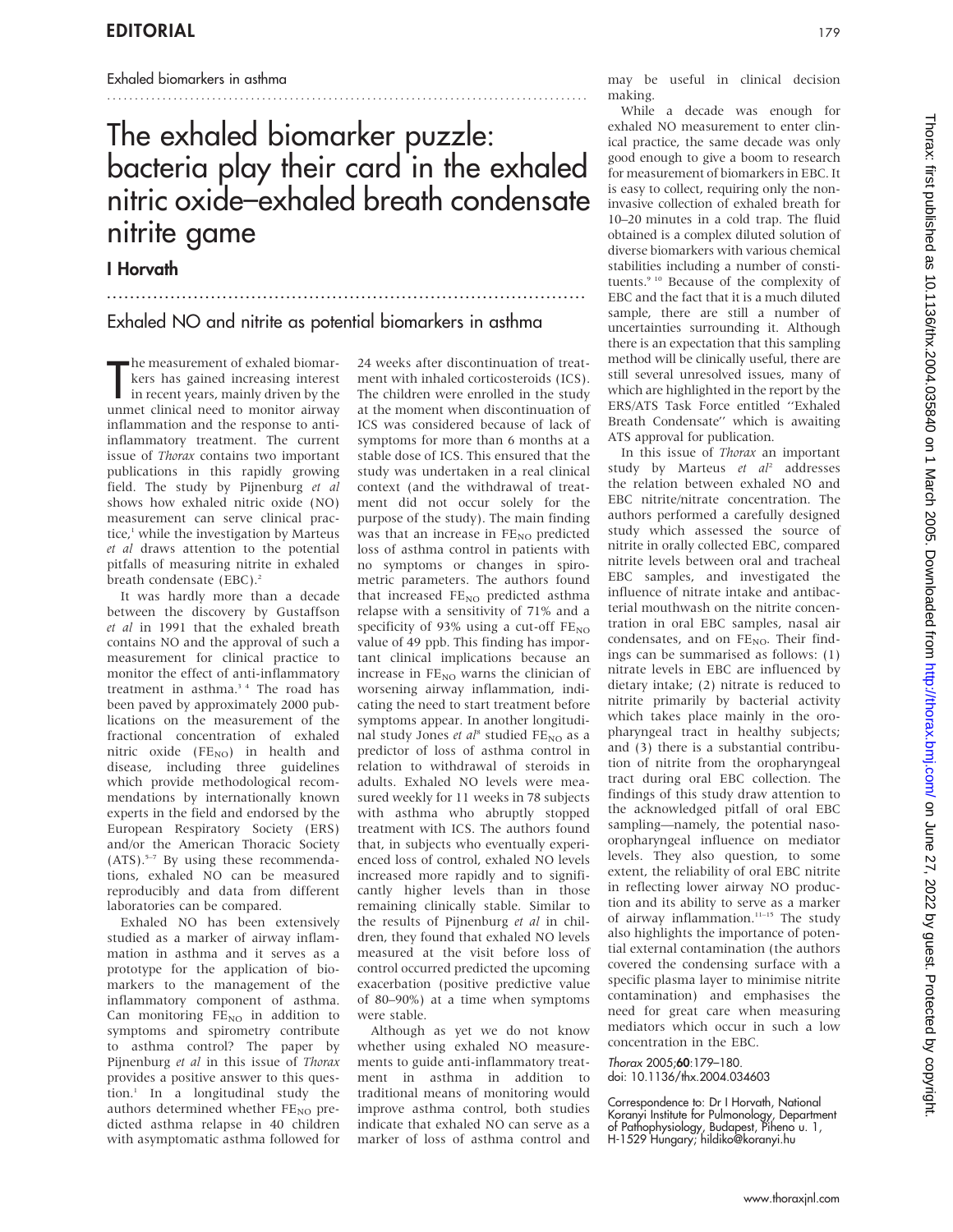#### REFERENCES

- Pijnenburg MW, Hofhuis W, Hop WC, et al. Exhaled nitric oxide predicts asthma relapse in children with clinical asthma remission. Thorax 2005;60:215–18.
- 2 **Marteus H**, Törnberg DC, Weitzberg E, *et al.*<br>Origin of nitrite and nitrate in nasal and exhaled breath condensate and the relation to nitric oxide formation. Thorax 2005;60:219–25.
- 3 Gustafsson LE, Leone AM, Persson MG, et al. Endogenous nitric oxide is present in the exhaled air of rabbits, guinea pigs and humans. Biochem Biophys Res Commun 1991;181:852–7.
- 4 Silkoff P, Carlson M, Bourke T, et al. The Aerocrine exhaled nitric oxide monitoring system NIOXX is cleared by the US Food and Drug Administration for monitoring therapy in asthma. J Allergy Clin Immunol 2004; 114: 1242-56.
- 5 Kharitonov S, Alving K, Barnes PJ. Exhaled and nasal nitric oxide measurements:

#### Interventional bronchoscopy

.......................................................................................

#### recommendations. European Respiratory Society Task Force. Eur Respir J 1997;10:1683-93.

- 6 American Thoracic Society. Recommendations for standardized procedures for the on-line and offline measurement of exhaled lower respiratory nitric oxide and nasal nitric oxide in adults and children—1999. Am J Respir Crit Care Med 1999;160:2104–17.
- 7 Baraldi E, de Jongste JC. Measurement of exhaled nitric oxide in children. Eur Respir J 2001;20:223–37.
- 8 Jones SL, Kittelson J, Cowan JO, et al. The predictive value of exhaled nitric oxide measurements in assessing changes in asthma control. Am J Respir Crit Care Med 2001;164:738–43.
- 9 Kharitonov SA, Barnes PJ. Exhaled markers of pulmonary disease. *Am J Respir Crit Care Med*<br>2001;**163**:1693–722.
- 10 Horvath I. Exhaled breath condensate in disease monitoring. Clin Pulm Med 2003;10:195–200.
- 11 Dweik RA, Comhair SAA, Gaston B, et al. Nitric oxide chemical events in the human airway during the immediate and late antigen induced asthmatic response. Proc Natl Acad Sci USA 2001;98:2622–7.
- 12 Hunt J, Byrns RE, Ignarro LJ, Gaston B. Condensed expirate nitrite as a home marker for acute asthma. Lancet 1995;**346**:1235–6.
- 13 Ganas K, Loukides S, Papatheodorou G, et al. Total nitrite/nitrate in expired breath condensate of patients with asthma. Respir Med 2001;95:649–54.
- 14 Kharitonov SA, Donnelly LE, Montuschi P, et al. Dose-dependent onset and cessation of action of inhaled budesonide on exhaled nitric oxide and symptoms in mild asthma. *Thorax*<br>2002;**57**:889–96.
- 15 Formanek W, Inci D, Lauener RP, et al. Elevated nitrite in breath condensates of children with respiratory disease. Eur Respir J  $2002 \cdot 19.487 - 91$

# Brave new world for interventional bronchoscopy

...................................................................................

## T P Toma, D M Geddes, P L Shah

New applications for interventional bronchoscopy

Intil recently, interventional bron-<br>
choscopy was limited to foreign<br>
body removal, debulking endochoscopy was limited to foreign bronchial tumours, or insertion of stents for the palliation of lung cancer. Most of these procedures are performed with a rigid bronchoscope under general anaesthesia by thoracic surgeons. As a result, only a few respiratory physicians developed an interest in interventional bronchoscopy. The small range of interventions has meant that, up to now, interventional bronchoscopy has been less glamorous than, for example, interventional cardiology.

Will this situation change? Firstly, there is an increased interest in transbronchial fine needle aspiration (TBNA) for staging lung cancer and in endobronchial ultrasound guided TBNA.<sup>1</sup> The latter technique samples suspicious lymph nodes as small as 5 mm and has the potential for replacing mediastinoscopy. Secondly, tumours can be debulked with electrocautery, photodynamic therapy or lasers, and stents can be inserted under local anaesthesia with flexible bronchoscopes.

Recent research has driven an expansion of interventional bronchoscopy for some of the more common non-malignant respiratory diseases. Bronchial thermoplasty for the treatment of asthma is close to receiving FDA approval. This procedure, performed under local anaesthesia, involves the obliteration of smooth muscle in airways larger than 3 mm by applying radiofrequency energy. An endobronchial probe is passed through the working channel of the bronchoscope and applied to the airway wall. A controlled amount of energy is delivered which heats and destroys the muscle. Smooth muscle ablation causes a reduction in bronchial hyperreactivity and early studies suggest an improvement in asthma control. Pilot human trials have shown that the method is safe and can decrease airway hyperreactivity in patients with moderate asthma.<sup>2</sup> <sup>3</sup> Studies on patients with more severe or steroid dependent asthma are currently underway.

A number of procedures are being developed to improve breathlessness in severe emphysema. These aim to achieve volume reduction by bronchoscopy rather than surgery. The basic idea is to induce collapse of the worst affected lobe or segments by blocking the relevant airways with one-way valves. A number of such valves are available and have been designed to block inspiration while allowing drainage of expired air and secretions. This results in controlled deflation of the target segment or lobe. The valves are inserted directly through the working channel of the fibrescope or over a guide wire using the Seldinger technique.

More than 100 patients have been treated in this way and the safety record to date is encouraging.4–6 The valves remain in place and have only seldom been implicated in cough or distal infection. Worthwhile improvements in lung function and quality of life have been reported in up to a third of patients and failure is probably due to collateral ventilation from surrounding lung units. This is not surprising since only patients with very severe emphysema have so far been treated and more work needs to be done to define the most suitable patients. A pivotal randomised trial is now underway.

While bronchoscopic valve placement has been proposed for patchy (heterogeneous) emphysema, an alternative intervention has been suggested for diffuse (homogeneous) emphysema. This involves the creation of extraanatomical airways to bypass the flow limiting segment airways in expiration. A needle catheter is used to make fenestrations connecting emphysematous lung to nearby cartilaginous airways, and these holes are held open by ''spiracles'' (similar to small vascular stents). Pilot studies have shown that these fenestrations can be created safely and have a beneficial effect on lung function.<sup>7 8</sup> There is, however, a tendency for the fenestrations to become blocked by granulation tissue.

Bronchoscopic instillation of delivery systems for slow release of drugs may open up new perspectives in the localised treatment of lung conditions. Some polymers have thermotropic properties and so behave as liquids at room temperature but form gels at body temperature. These can be injected into a part of the lung where they are cleared slowly and act as a drug efflux reservoir. These polymers also have a number of influences on cells ranging from effects on drug efflux channels to energy depletion in mitochondria. One such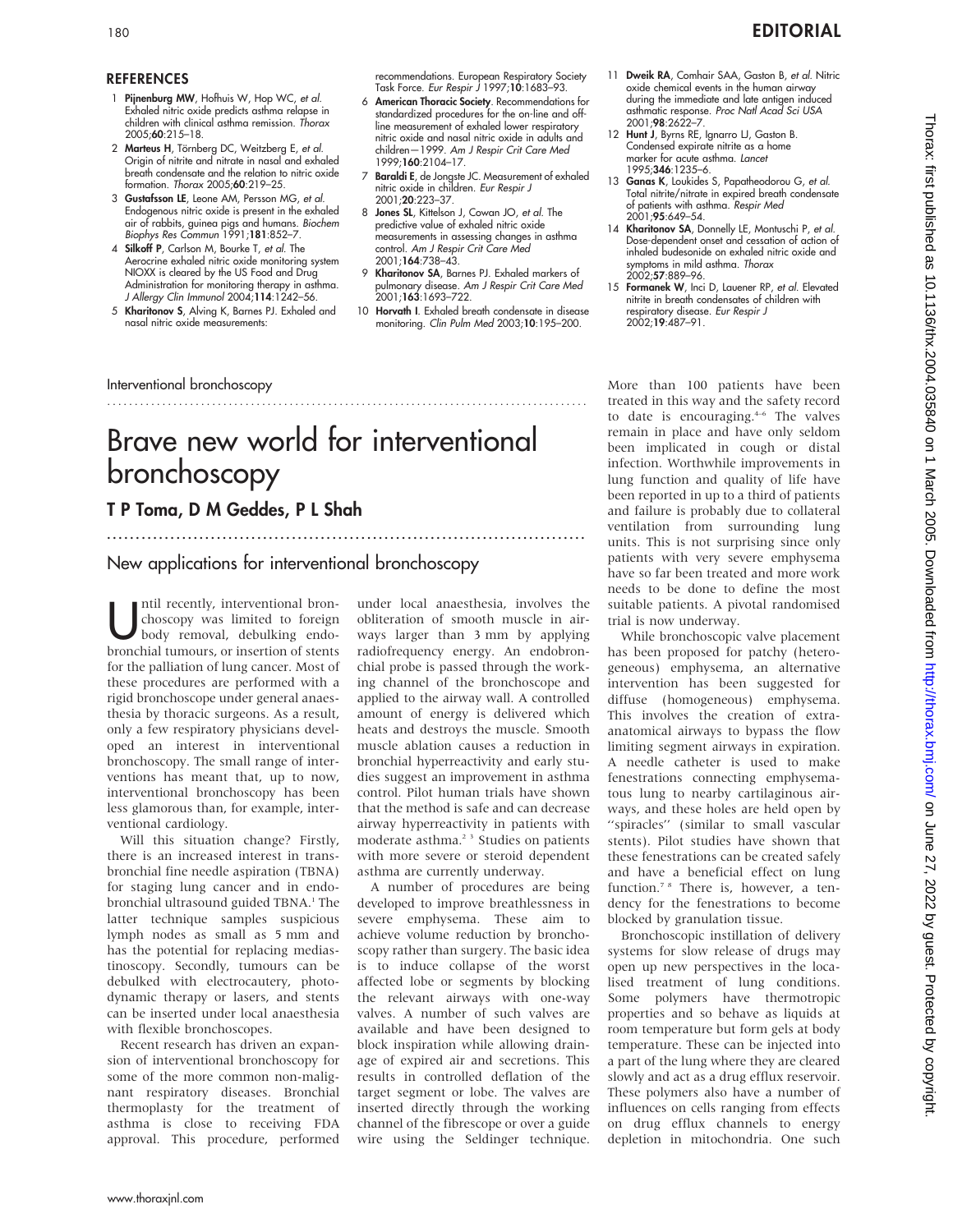effect is to improve the sensitivity of drug resistant cells to chemotherapy. The natural development of this technology would be to directly instil specific drug eluting gels into the lung via a bronchoscope. For example, a polymer and chemotherapy drug combination could be injected into the target segment of the lung where it forms a gel and gradually elutes the chemotherapeutic drug and also improves the sensitivity of the cells to the treatment. The development of this technology is speculative at present but may have widespread applications in respiratory medicine—ranging from chemotherapy for lung cancer through to gene therapy for cystic fibrosis and regenerative treatments in emphysema.<sup>9</sup>

These interventions stimulate the future of interventional bronchoscopy. Some may fail to become a clinical reality, but this is likely to be a fertile area of research in years to come. It is clear that interventional bronchoscopy is evolving and will have an impact on a

greater number of patients with respiratory diseases in the future.

The authors thank Dr Atul Mehta (Cleveland Clinic) for his review and comments.

Thorax 2005;60:180–181. doi: 10.1136/thx.2004.029983

......................

### Authors' affiliations

T P Toma, National Heart and Lung Institute, Dovehouse Street, London SW3 6JY, UK D M Geddes, Royal Brompton Hospital, Sydney Street, London SW3 6NP, UK P L Shah, Royal Brompton Hospital, Sydney Street, London SW3 6NP, UK and the Chelsea & Westminster Hospital, London SW10 9NH, UK

Correspondence to: Dr P L Shah, Department of Respiratory Medicine, Royal Brompton Hospital, Sydney Street, London SW3 6NP, UK; pallav.shah@imperial.ac.uk

#### REFERENCES

.......................................................................................

1 Krasnik M, Vilmann P, Larsen SS, et al. Preliminary experience with a new method of

Remodelling of CF airways

## Muscling into cystic fibrosis airways A M Sutcliffe, A J Knox

Remodelling of the airway smooth muscle layer is not confined to patients with severe CF but occurs also in those with mild to moderate disease

...................................................................................

**M** (CF) develop progressive airflow<br>obstruction. A subgroup of these<br>patients also have airway hypergeon (CF) develop progressive airflow **l**obstruction. A subgroup of these patients also have airway hyperresponsiveness to inhaled bronchoconstricting agents<sup>12</sup> and reversibility of airflow obstruction in response to bronchodilators.3 Parallels have been drawn between these observations and other airway diseases manifesting with airway obstruction and bronchial hyperresponsiveness such as asthma and chronic obstructive pulmonary disease (COPD). This led to speculation that remodelling of the airway smooth muscle (ASM) layer may contribute to bronchial hyperresponsiveness in CF.

Studies in the past have been restricted to patients with severe CF. Pathological studies of the lungs of these patients obtained either at necropsy or following transplantation or lobectomy showed an increase in smooth muscle area compared with healthy controls or patients with COPD.<sup>45</sup> In this issue of Thorax Hays et al<sup>6</sup> have, for the first time, studied the ASM layer in patients with mild to moderate CF using bronchoscopy and design based stereology. They found that the volume of smooth muscle in the airway submucosa in subjects with CF was higher than in normal controls and, furthermore, that this difference was attributable to smooth muscle cell hyperplasia rather than hypertrophy. This study raises several interesting questions. 1. Is this increase in the volume of the smooth muscle layer responsible for the airway hyperresponsiveness seen in many CF patients? 2. What factors are produced in the CF airway that could promote ASM hypertrophy? 3. Is there a relationship between the defective ion transport underlying CF pathophysiology and smooth muscle function in the CF airway?

Is the smooth muscle cell hyperplasia demonstrated by Hays et al sufficient to explain airway hyperresponsiveness in CF patients? Mathematical modelling approaches suggest that changes in airway dimensions in CF, including an increase in the smooth muscle area, probably contribute to airflow obstruction

endoscopic transbronchial real time ultrasound guided biopsy for diagnosis of mediastinal and<br>hilar lesions. *Thorax* 2003;**58**:1083–6.<br>2 **Cox G**, Miller J, McWilliams A, *et al*. Bronchial

- thermoplasty: one-year update. Paper presented at American Thoracic Society, Orlando, 2004.
- 3 Laviolette M, Thomson N, Niven R, et al. Asthma intervention research (AIR) trial: early safety assessment of bronchial thermoplasty. Paper presented at American Thoracic Society, Orlando, 2004.
- 4 Toma TP, Hopkinson NS, Hillier J, et al. Bronchoscopic volume reduction with valve implants in patients with severe emphysema.<br>*Lancet* 2003;**361**:931–3.
- 5 Snell GI, Holsworth L, Borrill ZL, et al. The potential for bronchoscopic lung volume reduction using bronchial prostheses: a pilot study. Chest 2003;124:1073–80.
- 6 Yim AP, Hwong TM, Lee TW, et al. Early results of endoscopic lung volume reduction for emphysema. J Thorac Cardiovasc Surg 2004;127:1564–73.
- 7 Lausberg HF, Chino K, Patterson GA, et al. Bronchial fenestration improves expiratory flow in emphysematous human lungs. Ann Thorac Surg 2003;75:393–7.
- 8 Rendina EA, De Giacomo T, Venuta F, et al. Feasibility and safety of the airway bypass procedure for patients with emphysema. J Thorac Cardiovasc Surg 2003;125:1294–9.
- 9 Kabanov AV, Batrakova EV, Alakhov VY. Pluronic block copolymers as novel polymer therapeutics for drug and gene delivery. *J Control*<br>*Release* 2002;**82**:189–212.

and bronchial hyperresponsiveness in these patients.<sup>4</sup> Interestingly, tumour necrosis factor  $\alpha$  (TNF- $\alpha$ ), a cytokine found in increased amounts in the CF airway, has been shown to potentiate ASM contraction in response to cholinergic stimulation in vitro, $\bar{z}$  and there is evidence that  $TNF-\alpha$  induces a hypercontractile phenotype by enhancing agonist induced calcium signals, as well as agonist induced force generation.<sup>8</sup> Thus, it may be that factors other than ASM hyperplasia alone contribute to bronchial hyperresponsiveness in CF. It would be interesting to investigate whether the presence and degree of airway hyperresponsiveness correlates with smooth muscle hyperplasia in these patients. The difficulty is that it is not possible to study the small airways—which collectively make the greater contribution to airflow obstruction—in the subgroup of patients with mild to moderate disease.

There are interesting similarities and contrasts between the inflammatory milieu found in the asthmatic and CF airways. Inflammation in CF is primarily neutrophil driven whereas, in asthma, T lymphocytes, eosinophils and mast cells are of greater importance although neutrophils may play a role in severe asthma. This has consequences for the range of cytokines and mediators that predominate in the inflamed airway. Airway inflammation and remodelling involves not just inflammatory cells but also structural cells such as fibroblasts, epithelial cells, and ASM cells. Inflammatory and structural cells